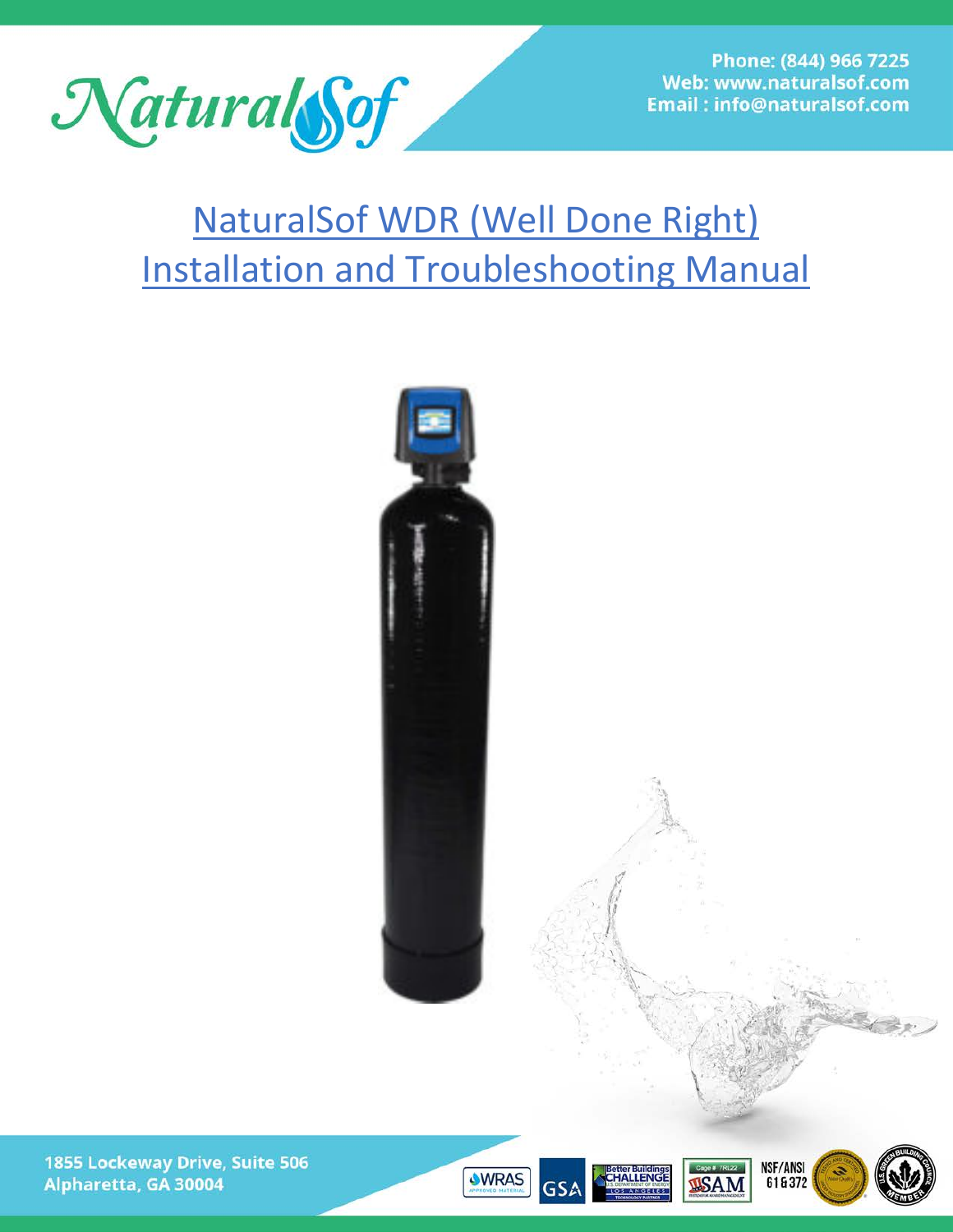

# Contents







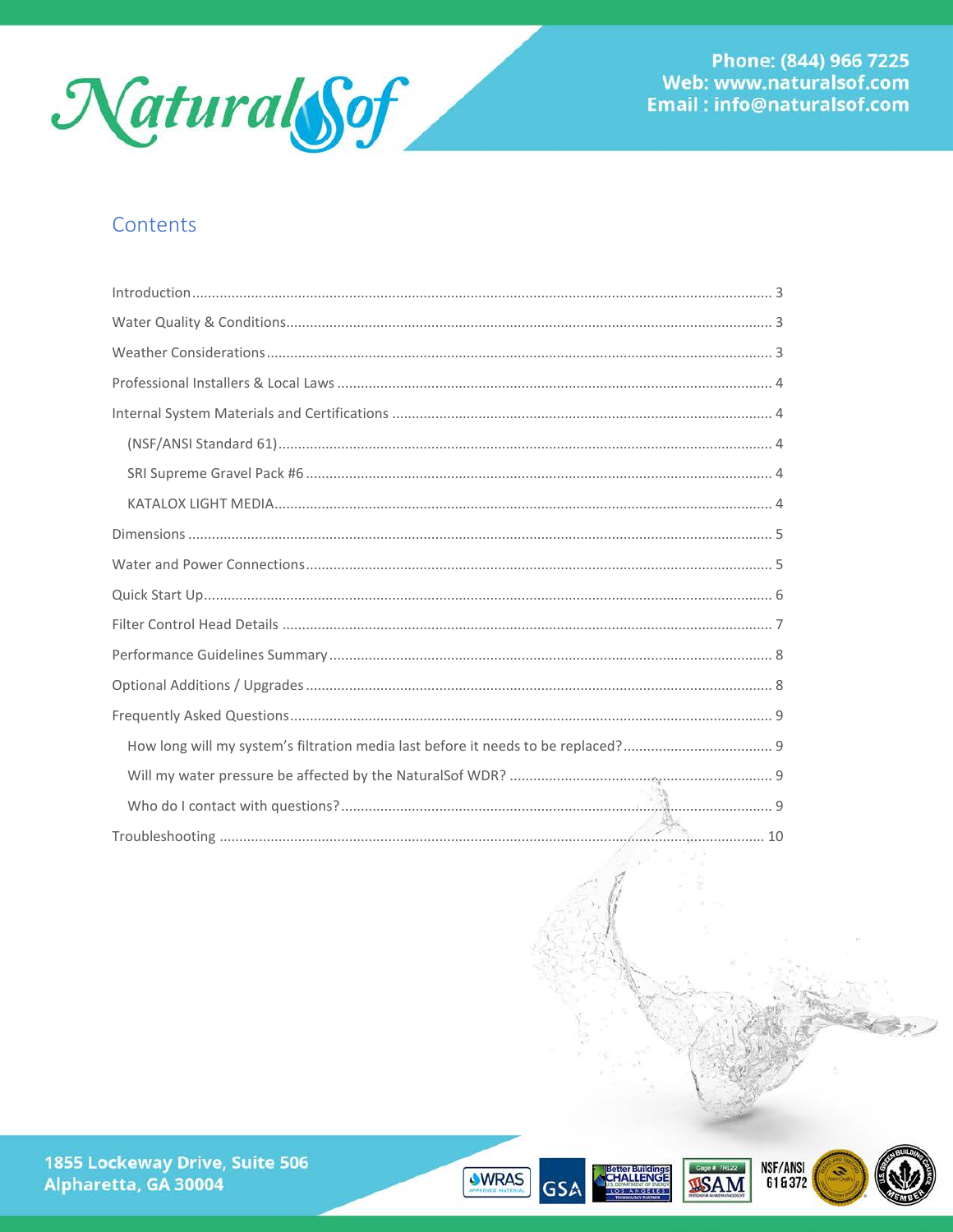

### <span id="page-2-0"></span>Introduction

Thank you for purchasing your Fluid Dynamics Big 3 Well Water filtration system.

This system has been designed to provide you and your family with years of high-quality, low maintenance service. As water quality continues to become more of a daily issue, we are happy that you chose to improve the water you use in your home with our system.

<span id="page-2-1"></span>The Big 3 got its name because it removes or reduces three commonly found contaminants in well water.

# Water Quality & Conditions

Water content and quality can vary greatly even within a few miles and from different private wells, even in the same neighborhood! This is because well depths can vary and different supply aquifers can carry different levels of contaminants in the water they supply. The Big 3 is designed to treat and filter common water conditions that are found in private well water. Such as:

- $\bullet$  Iron (red stains)
- **C** Manganese (dark brown stains)
- Hydrogen Sulfide (rotten egg smell)
- <sup>©</sup> Sediment

We strongly recommend testing your private well water with a test BEFORE applying water filtration or treatment of any kind. This is important because if the wrong system is applied based on assumptions, it can fail quickly and not solve the real problem. It is important to know the diagnosis prior to writing the prescription! A comprehensive test can be found and purchased here:

### <http://watercheck.com/productpages/WatercheckwithPesticideOption.html>

You may have received local results when you drilled your well or moved into the home that showed the water to be bacterially safe. However, many other contaminants are not tested for and these could be aesthetic nuisance contaminants or harmful ones that you would want to remove.

### <span id="page-2-2"></span>Weather Considerations

If you live in an area that is subject to freezing temperatures, do NOT install a Big 3 unit outside or in an area that may freeze seasonally. If installing inside of a garage in an area that has freezing temperatures, place the unit on an inside wall and/or make sure that the garage maintains a temperature above freezing at all times in extreme weather. Allowing a unit to freeze may cause components to crack and fail, resulting in water leaks.

Units may be built to specification for outside installation if freezing is not a concern and you are installing outside. Be sure that your unit is built for outside installation by asking the dealer you purchased it from or contacting Fluid Dynamics directly.



letter Building:<br>CHALLENGE



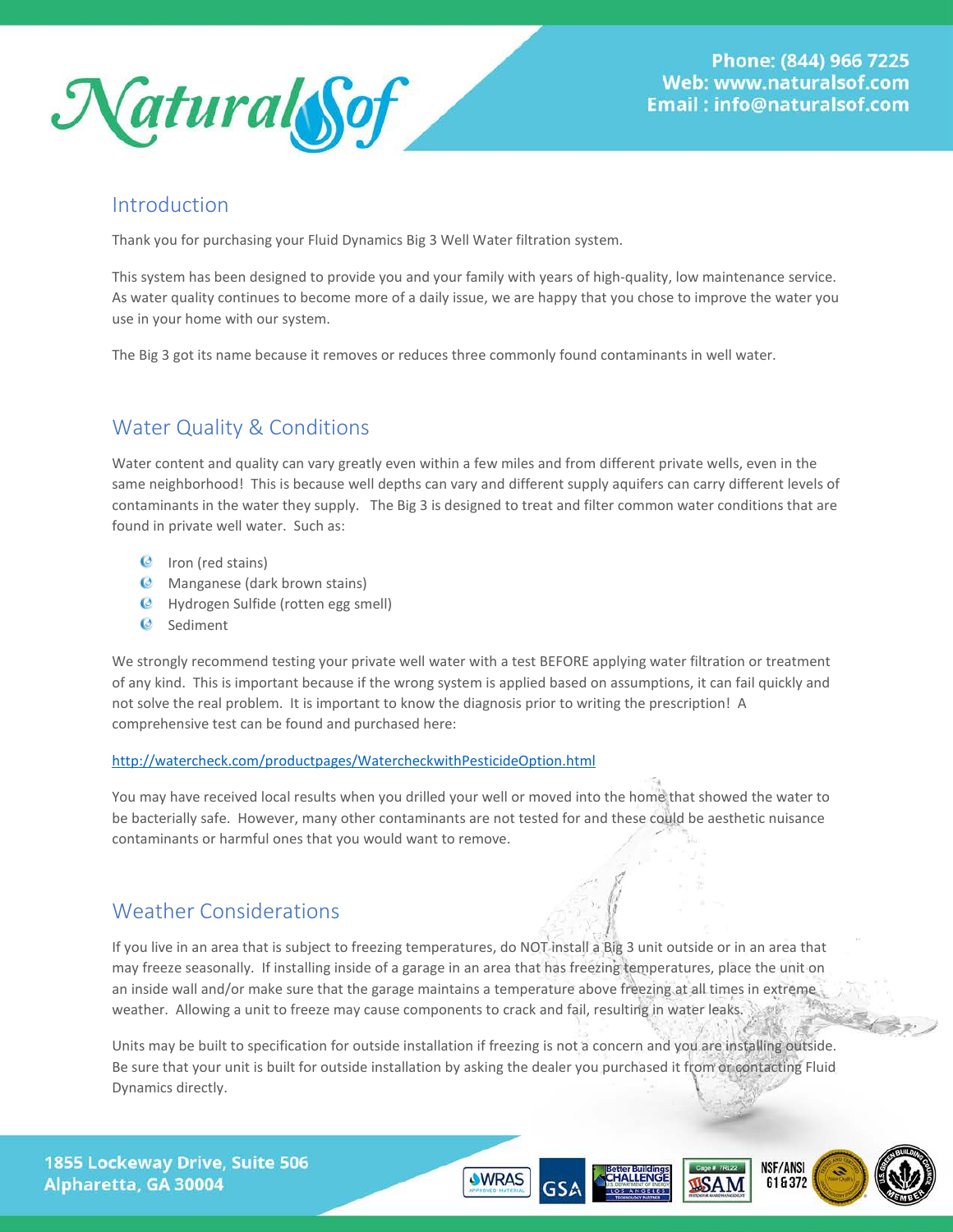

### <span id="page-3-0"></span>Professional Installers & Local Laws

It is recommended that you contract a licensed plumber to install your Big 3 unit.

Check your local laws and ordinances in order to comply with any permits, certifications, and material requirements prior to installing your unit.

Your plumber should be able to assist you with this. If you are planning on self-installing, call your local government offices or utility prior to installation and make sure to fully comply with all requirements.

# <span id="page-3-1"></span>Internal System Materials and Certifications

While no federal regulations exist for residential water treatment devices, several voluntary national standards establish minimum requirements for the safety and performance of products used to treat home drinking water. These standards are generally divided according to the product's technology. The numbers assigned to each standard reflect the order in which the standards were developed.

### <span id="page-3-2"></span>(NSF/ANSI STANDARD 61)

If you manufacture, sell or distribute water treatment or distribution products in North America, your products are required to comply with NSF/ANSI Standard 61: Drinking Water System Components – Health Effects by most governmental agencies that regulate drinking water supplies. Developed by a team of scientists, industry experts and key industry stakeholders, NSF/ANSI 61 sets health effects criteria for many water system components including:

- **Protective barrier materials (cements, paints, coatings)**
- Joining and sealing materials (gaskets, adhesives, lubricants)
- **C** Mechanical devices (water meters, valves, filters)
- **Pipes and related products (pipe, hose, fittings)**
- **Plumbing devices (faucets, drinking fountains)**
- $\bullet$  Process media (filter media, ion exchange resins)
- **C** Non-metallic potable water materials

<span id="page-3-3"></span>SRI SUPREME GRAVEL PACK #6: Provides base and protection for bottom distributor in filter.

<span id="page-3-4"></span>KATALOX LIGHT MEDIA: Katalox-Light® is a revolutionary hybrid NSF/ANSI 61 certified media designed for the reduction of iron, manganese and hydrogen sulfide. This zeolite media combines natural clinoptilolite with a 10% coating/impregnation of manganese dioxide. This particular combination provides for tremendous contaminant reduction while requiring far less back wash water than many competing products. Katalox-Light® acts as a catalyst by accelerating the needed chemical reactions without being consumed or chemically changed by the reactions. The unique structure of the media allows for suspended solids reduction to about 3-5 microns nominal, while providing low pressure loss, high service flow rates and extended contaminant reduction capacity. In typical conditions, Katalox-Light® media life expectancy is 5-7+ years.

1855 Lockeway Drive, Suite 506 Alpharetta, GA 30004





ietter Building:<br>:HALLENGE

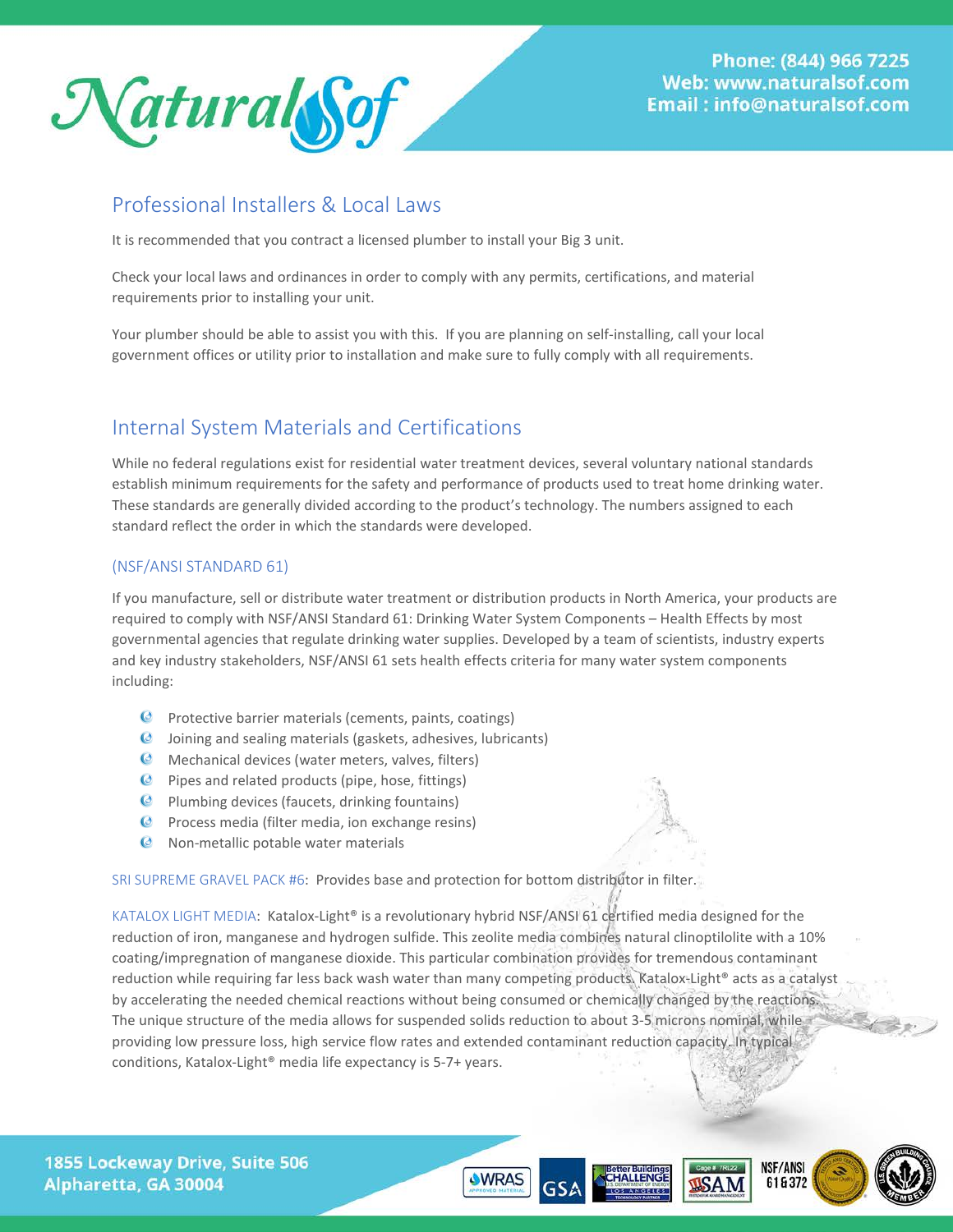

Phone: (844) 966 7225 Web: www.naturalsof.com Email:info@naturalsof.com

### <span id="page-4-0"></span>Dimensions

Overall Filter dimensions are approximately 12" x 60"

# <span id="page-4-1"></span>Water and Power Connections

The standard water line in and out connections are 3/4", NPT, Plastic.

The pipe size for a residential drain line should be a minimum of 1/2" (13 mm).

The unit should be located close to a drain to prevent air breaks and back flow.

An uninterrupted alternating current (120 VAC) supply is required. The control uses a transformer to supply 12 VDC. Please make sure your voltage supply is compatible with your unit before installation.

Water pH Range: 6.5 to 9 (8 to 8.5 preferred)

Water ORP Range: Oxidation Reduction Potential (ORP) above -170 millivolts (mV). The addition of an oxidant (such as Hydrogen Peroxide - H2O2), even when ORP exceeds -170 mV, will enhance the contaminant reduction capability of the media.

Contaminant Removal Capability: Iron 30 ppm, Manganese 15 ppm, Hydrogen Sulfide 10 ppm







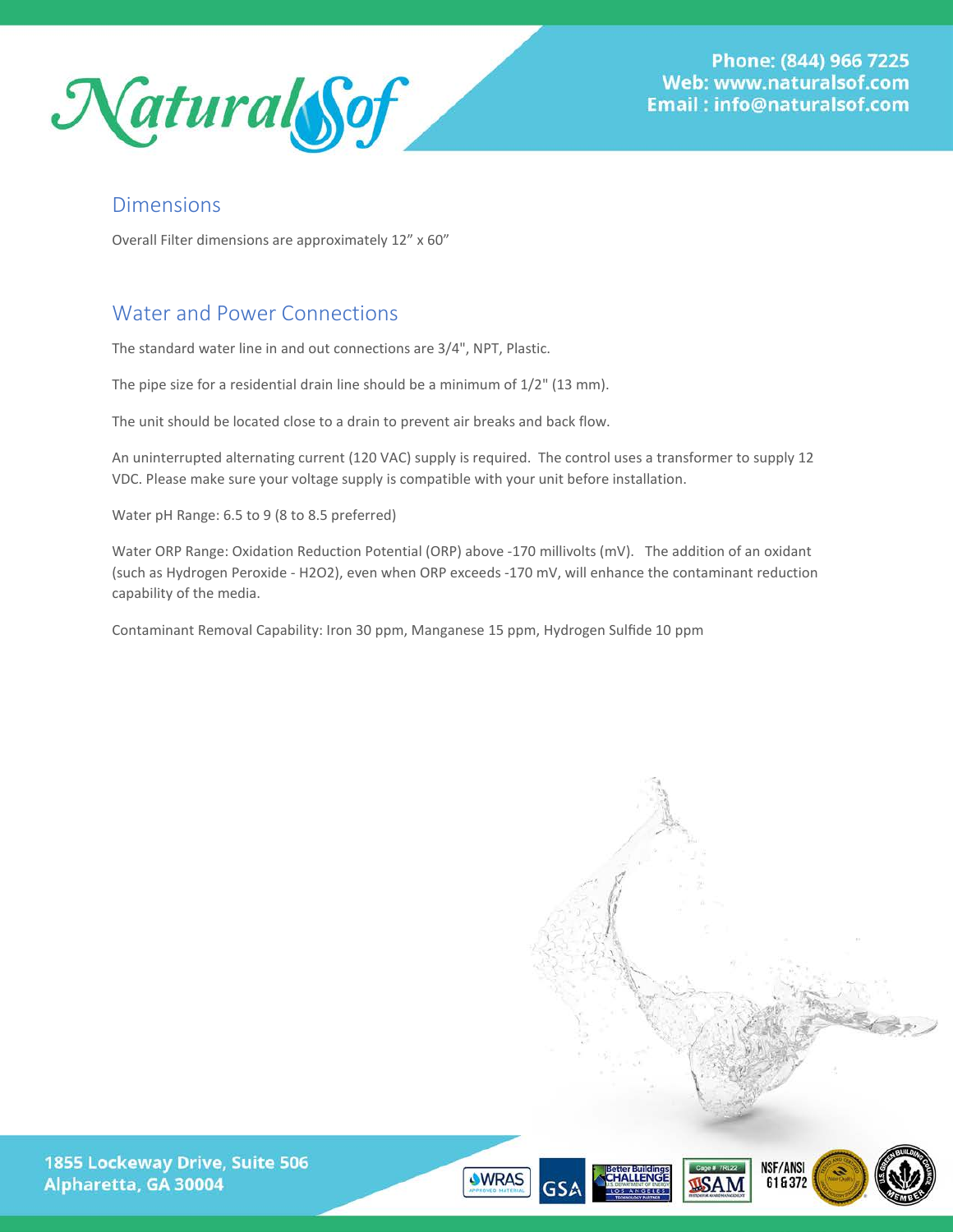

Phone: (844) 966 7225 Web: www.naturalsof.com Email:info@naturalsof.com

### <span id="page-5-0"></span>**Quick Start Up**





# **5800LXT**

Programming the LXT board is simple. It comes pre-set from the factory for most water conditions and should not need to be changed.

#### Upon initial power up, the mode indicator should be pointing to "Time of Day."

Setting the Time of Day<br>1. Press and hold either the Up or Down buttons until the correct time of day appears.<br>2. When the desired trine is set, press the Extra Cycle button for 1-2 seconds until the programming icon (penc

The black line points to the mode that is being displayed. The black line is pointing to "Time of Day" above.

Press and hold the up or down arrow button to change any of the parameters except for the capacity remaining. Capacity remaining is only an indicator of how many gallons are left until the system will go into an automated cleaning cycle.

Once you are in the programming mode, a pencil with 4 dots will appear in the upper left hand corner of the screen indicating you can now modify the setting. Once you have made your desired change, press and hold the regeneration button (the button on the far right) for approximately 1-2 seconds until the pencil icon disappears. This will save your new program settings.

- All other settings are programmed as follows.
- Time of Backwash: 2:00 A.M.
- · Backwash Length: 9
- · Filter Capacity: 1500 Gallons
- · Media: F







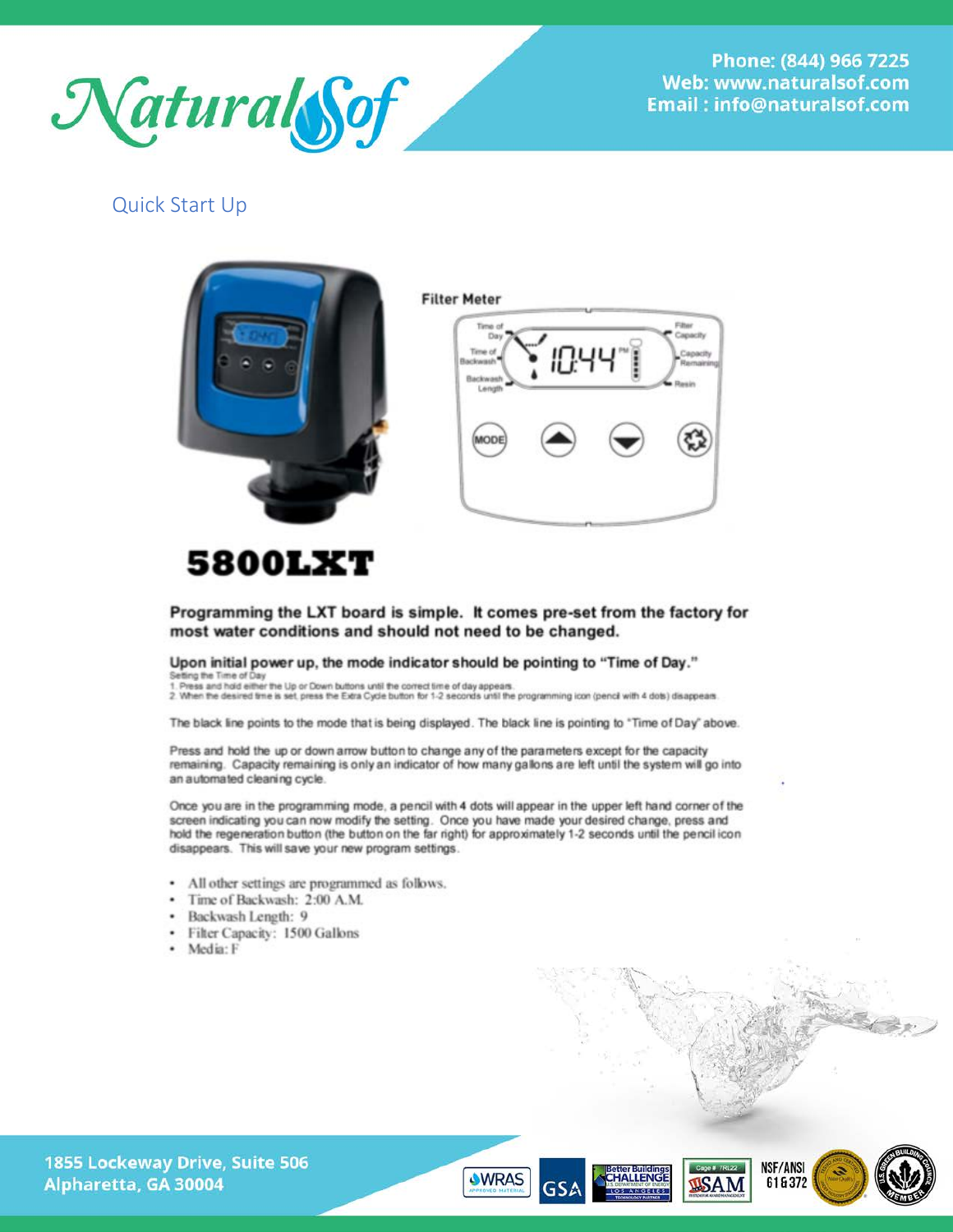

## <span id="page-6-0"></span>Filter Control Head Details

#### **Operating Specifications**

<span id="page-6-1"></span>

| <b>VALVE SPECIFICATIONS</b>                                                                                                   |                                                                                                                                                   |                                            | <b>DIMENSIONS</b>                                                                    |                                                                                  |
|-------------------------------------------------------------------------------------------------------------------------------|---------------------------------------------------------------------------------------------------------------------------------------------------|--------------------------------------------|--------------------------------------------------------------------------------------|----------------------------------------------------------------------------------|
| Valve Material<br>Inlet/Outlet<br>Cycles                                                                                      | Fiber-reinforced polymer<br>.75", 1" or 1.25"<br>5                                                                                                |                                            | <b>Distributor Pilot</b><br>Drain Line<br><b>Injector Brine System</b><br>Brine Line | 1.05" O.D., 26,7mm<br>$1/2$ <sup>*</sup> O.D.<br>1600<br>3/8"                    |
| FLOW RATES (50 PSI, 3.4 BAR INLET) - VALVE ALONE<br>Continuous (15 psi drop)<br>Peak (25 psi drop)<br>Cv (flow at 1 psi drop) | 21 GPM<br>27 GPM<br>5.4                                                                                                                           | $4,8 \text{ m}^3/h$<br>$6.1 \text{ m}^3/h$ | <b>Mounting Base</b><br>Height from Top of Tank<br><b>TYPICAL APPLICATIONS</b>       | 2.5" - 8 NPSM<br>$9'$ , 228mm                                                    |
| Max. Backwash (25 psi drop)<br><b>REGENERATION</b>                                                                            | 17 GPM                                                                                                                                            | 3.9 <sub>m</sub> <sup>3</sup> /h           | <b>Water Softener</b><br>Filter                                                      | $6" - 16"$ diameter<br>(limited by maximum injector size)<br>$8" - 16"$ diameter |
| Downflow/Upflow<br>Adjustable Cycles<br>Time Available                                                                        | Both<br>$Yes - SXT$ and $XTR$<br>LXT: Minutes calculated<br>SXT: 0 - 199 minutes per cycle<br>XTR: 0 - 240 minutes per cycle<br>25 - 15 GPM +/-5% |                                            | (based on 10 GPM per sq. ft.)<br><b>ADDITIONAL INFORMATION</b>                       |                                                                                  |
|                                                                                                                               |                                                                                                                                                   |                                            | <b>Electrical Rating</b><br><b>Estimated Shipping Weight</b>                         | 12 Volts DC<br>Time Clock: 7 lbs.<br>Metered Valve: 10 lbs.                      |
| <b>METER INFORMATION</b><br><b>Meter Accuracy</b>                                                                             |                                                                                                                                                   |                                            | Pressure                                                                             | Hydrostatic: 300 psi, 20 bar<br>Working: 20 - 125 psi, 1,4 - 8,5 bar             |
| Meter Capacity Range (gal.)                                                                                                   | LXT: Volume calculated<br>SXT: 1 - 999,900<br>XTR: 1 - 9,900,000                                                                                  |                                            | Temperature                                                                          | $34^{\circ}$ - 110 $^{\circ}$ F, 1 $^{\circ}$ - 43 $^{\circ}$ C                  |

1855 Lockeway Drive, Suite 506 Alpharetta, GA 30004





**GSA** 



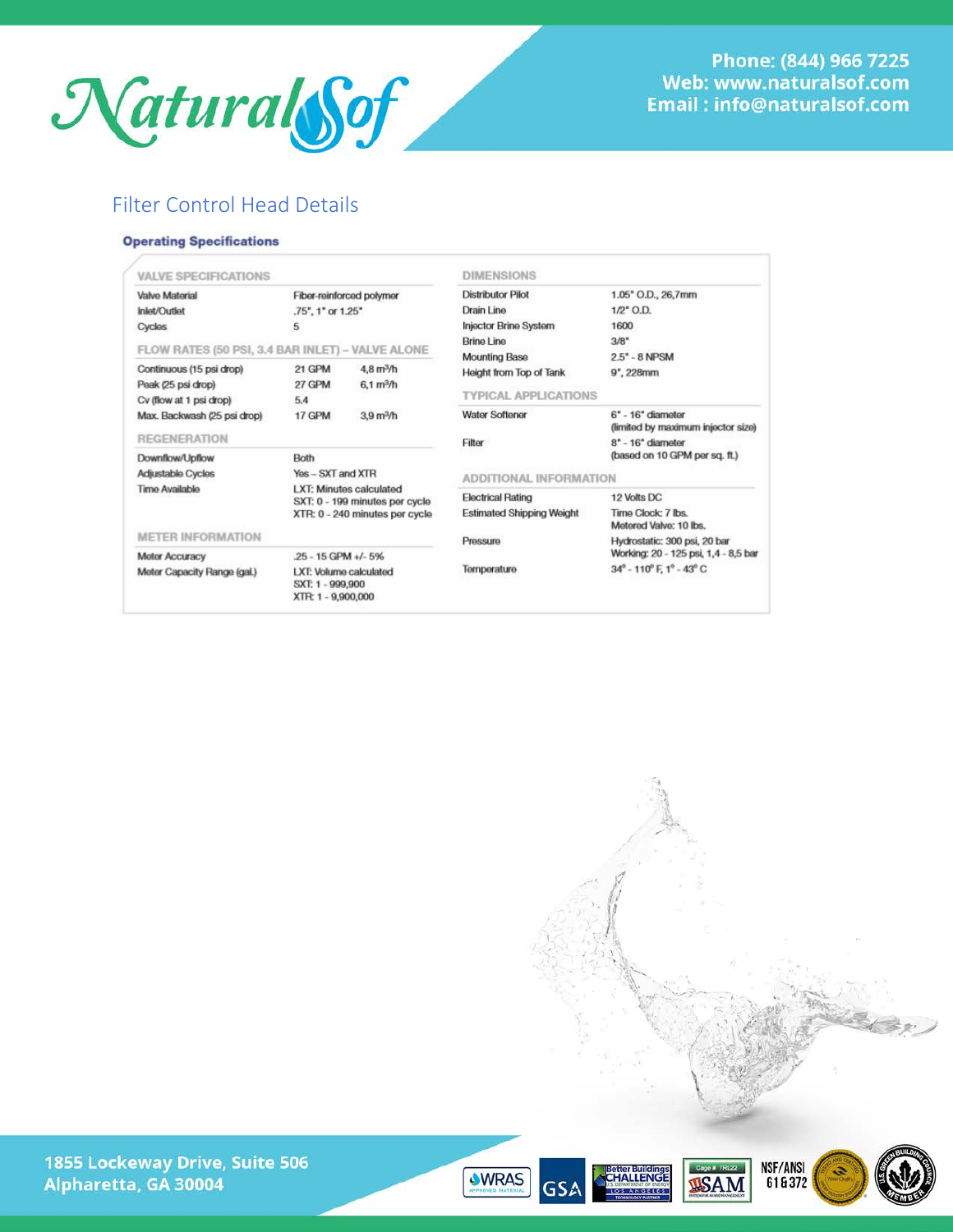

### Performance Guidelines Summary

Product performance may vary based on well water conditions, proper specification & application, proper plumbing application, setup, installation, startup, maintenance and/or usage.

Follow all applicable local plumbing codes.

The feed water must comply with the following conditions for all systems capabilities, compliances, and warranties to remain valid.

Water Temperature Range: minimum 40°F, maximum 80°F

Water Pressure: Point of Entry (POE): minimum 40 psi, maximum 75 psi

Water Flow Rates: water must be supplied to unit at a minimum of 1 GPM

Average Service Flow Rates: 1 to 4.5 GPM

Filtration Tank must be connected to main cold water supply.

Do not allow the unit to freeze.

Do not use where water is microbiologically unsafe or with water of unknown quality without adequate disinfection before or after the system.

Do not allow backwash line to be stopped or restricted.

# <span id="page-7-0"></span>Optional Additions / Upgrades

Catalytic scale prevention for the treatment of hard water. Consider adding a NaturalSof NS1 or NS6 inline AFTER your NaturalSof WDR 3 to eliminate issues caused by hard water

Fully Welded Stainless Steel Jacket - completely covers fiberglass tank.

Regenerant Chemical Tank 18" x 32" x 32" Gallon Round Poly Natural with 3/8 Pick Up Screen – required if using liquid oxidizer such as Hydrogen Peroxide

Neutra Sul Oxidizer 2.5 Gallon - Hydrogen Peroxide (HP) that assists with the process of contaminant removal. Use with Regenrant Chemical tank above or equivalent. Add 1/2 Gallon of HP solution to the chemical tank and fill the balance with clean water. Repeat monthly.







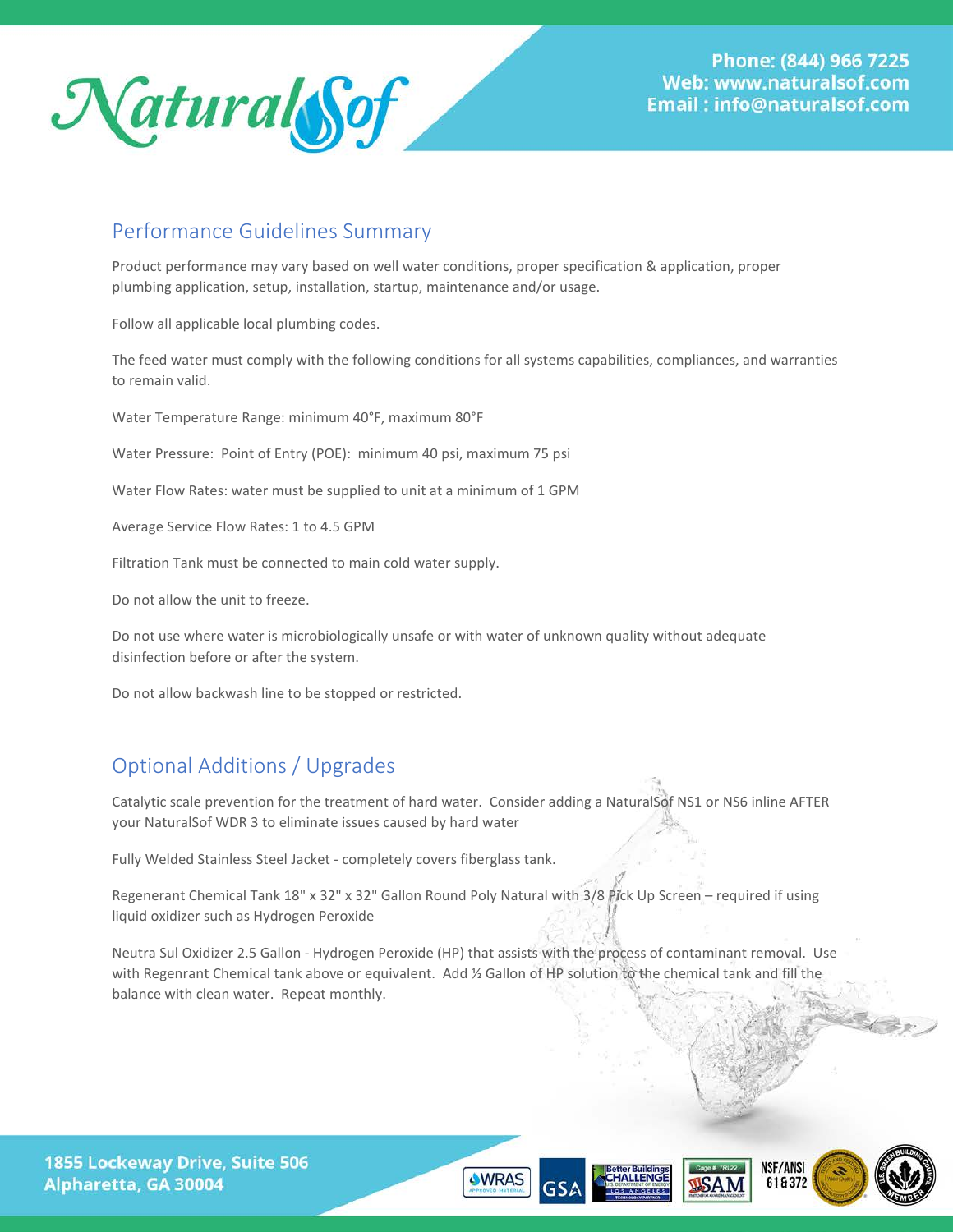

### <span id="page-8-0"></span>Frequently Asked Questions

### <span id="page-8-1"></span>HOW LONG WILL MY SYSTEM'S FILTRATION MEDIA LAST BEFORE IT NEEDS TO BE REPLACED?

Water quality and the volume of water run through the system will determine the total time of useful media life. With average usage and quality, you may get up to 7+ years of useful life before having to replace filtration media within your unit.

### <span id="page-8-2"></span>WILL MY WATER PRESSURE BE AFFECTED BY THE NATURALSOF WDR?

As with any filtration, the NaturalSof WDR will reduce water pressure, but not significant enough to cause performance issues at faucets and fixtures. If you experience a significant drop in pressure, make sure your bladder tank is fully functional and your pressure settings are correctly adjusted. Follow the tank manufacturer's guidelines or consult a licensed plumber when adjusting any pressure tank settings.

### <span id="page-8-3"></span>WHO DO I CONTACT WITH QUESTIONS?

Please email your questions to: [sales@naturalsof.com](mailto:sales@naturalsof.com)

A NaturalSof representative will respond promptly. If you would like a representative to call you back personally, please be sure to include your phone # and state you reside in for local representation.